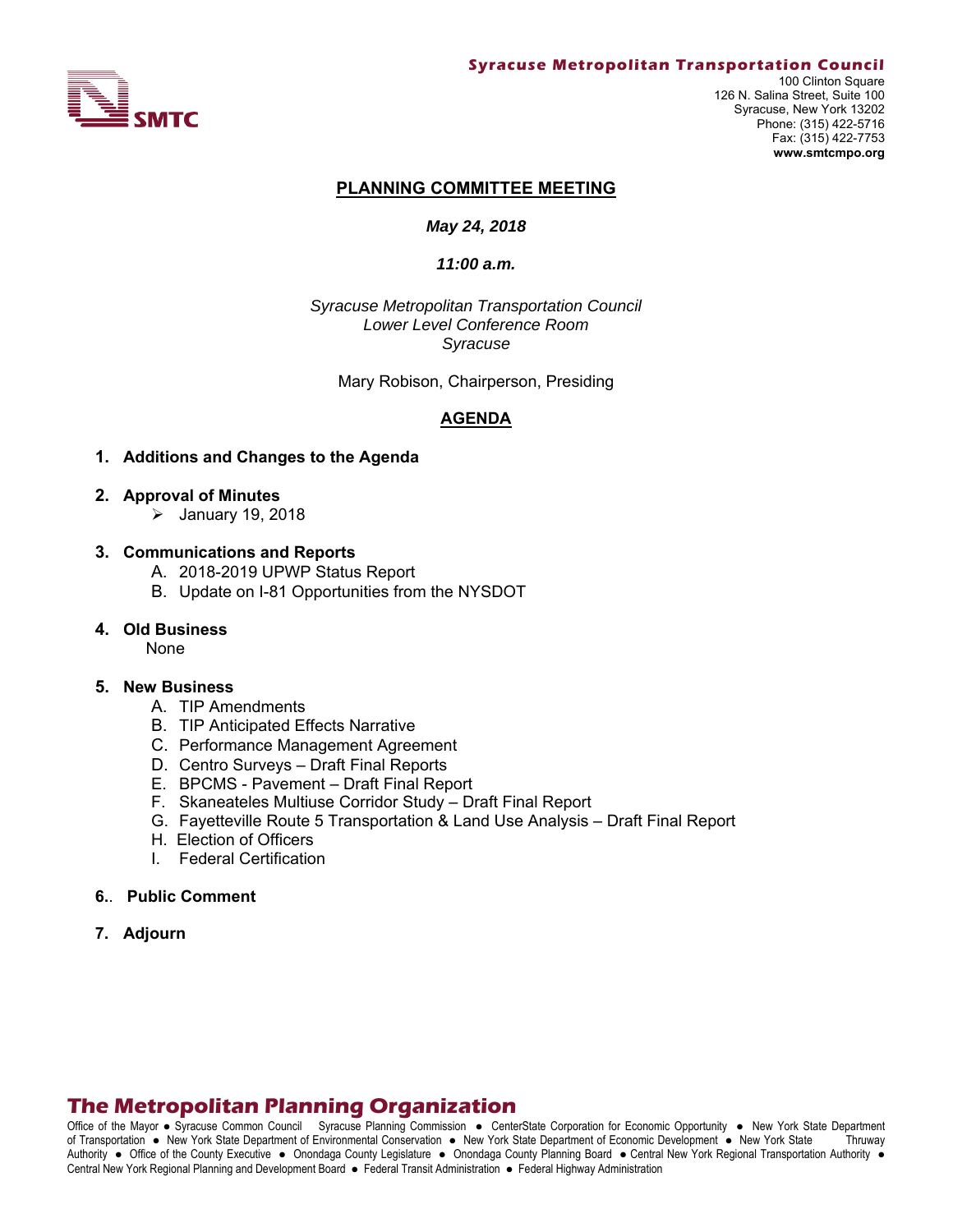# **SYRACUSE METROPOLITAN TRANSPORTATION COUNCIL**

# **MINUTES of the MAY 24, 2018 PLANNING COMMITTEE MEETING**

#### **Voting Members Construction Construction Construction Construction Construction Construction Construction Construction Construction Construction Construction Construction Construction Construction Construction Constructio**

Mary Robison, Chair City of Syracuse Neil Burke City of Syracuse DPW Megan Costa **Syracuse-Onondaga County Planning Agency** Rob Dressing **NYS Thruway Authority** Mark Frechette NYS Department of Transportation Casey Jordan Casey Jordan Casey Jordan Casey Jordan County Legislature Ed Mueller CNY Regional Transportation Authority Chris Rauber Onondaga County Department of Transportation Ben Sio **CenterState CEO** 

#### **Also Attending**

John Reichert, NYSDOT

## **SMTC Staff**

James D'Agostino, Mike Alexander, Kevan Busa, Matthew Byrne, Mario Colone, Jason Deshaies, Andrew Frasier, Kevin Kosakowski, Danielle Krol, Aaron McKeon, Jacob Scott, Mary Storholm, Meghan Vitale, and Patricia Wortley

#### **BUSINESS MEETING**

# **1. CALL TO ORDER**

Chairperson Robison called the meeting to order at 11:07 a.m., in the Lower Level Conference Room of the Syracuse Metropolitan Transportation Council, Syracuse, NY. The Chairperson stated there were two additional TIP Amendments on the table as well as a copy of SMTC's Work Products which Mr. D'Agostino will address.

#### **2. APPROVAL OF MINUTES**

The Chairperson inquired if there were any changes to the January 19, 2018 minutes. Hearing none, the Chairperson called for a motion.

Mr. Frechette moved and Mr. Mueller seconded approval of the minutes. Motion carried.

#### **3. COMMUNICATIONS AND REPORTS A. UPWP STATUS REPORT**

Mr. D'Agostino highlighted the following items: For Public Participation, the summer newsletter is being prepared. Under Federal Legislation, the TIGER program has been replaced by a program called BUILD. There are two other federal requirements on today's agenda. Our new program is under way. Several project scopes are written and are underway. The Data Collection RFP was re-advertised. We will present the consultant recommendation to the Executive Committee in June. Staff has been conducting traffic counts. Mr. D'Agostino reviewed the studies on the agenda today. The Church Street project is on hold until we hear from the Village of North Syracuse regarding their land use planning efforts. The Armory Square project scope of work is being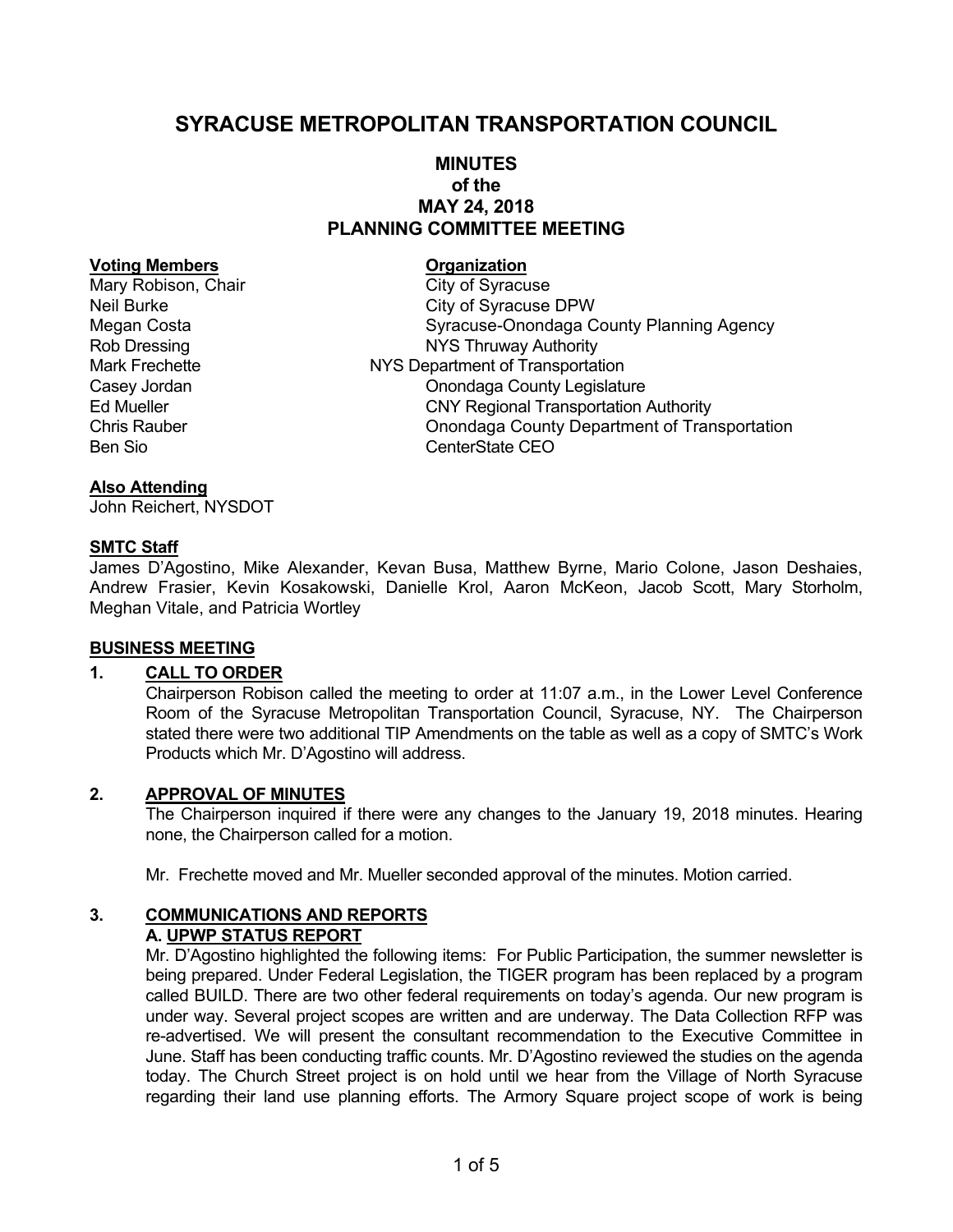created. The City of Syracuse has some short-term issues on Geddes Street and that analysis will be accelerated. We are printing Centro maps as well as large maps for the Hub. We are updating the financial plan in the LRTP. Staff will be reaching out to member agencies. Relative to the Travel Demand Model, staff are fine tuning the model network. Please feel free to ask for modeling efforts.

Mr. Frechette inquired as to Geddes Street project and if it will include traffic analysis. Mr. D'Agostino stated that traffic counts are being done this coming week for the section between Erie and Fayette. We are looking at signal optimization, as well as a lane drop without impacting the bike lane that was added. Mr. Frechette stated that part of the 81 project includes some of the intersections along the Geddes Street corridor.

# **B. UPDATE ON I-81 OPPORTUNITES FROM THE NYSDOT**

Mr. D'Agostino stated that at every meeting we have the NYSDOT provide an update on their I-81 efforts. Mr. Frechette stated they have been working on a tunnel solution as a possible alternative. They have discussed tunnel options with the public. He reviewed the work that had been conducted to date. He reviewed the orange alternative. Parsons is taking the tunnel option to the next level, including the operations of the different facilities and a safety component. They are looking at ventilation structures for the tunnels. They just completed soil borings. The scope that has been developed includes a lot of environmental studies. They will be looking at air quality and noise studies. The public involvement will certainly be a part of the tunnel development. The meetings will be scheduled when they get to a point to share information.

Mr. Frechette stated that subsurface utility exploration was completed this spring. That information will be used for all alternatives. They continue to work with the City and others on jobs development. They will continue to work with the community on that effort.

Mr. Jordan inquired as to where the ultimate decision lies. Mr. Frechette stated it is a combination of state and federal decisions. The alternatives offer a lot of benefits over maintaining what we have, but each option has different impacts. The cited the example of the viaduct alternative versus the grid option in regard to the number of buildings lost. Discussion occurred over the alternatives moving forward. Mr. Frechette stated that the state and federal agencies will have final say. Mr. Jordan inquired what happens if there is a difference of opinion on what the final option is. Mr. Frechette stated that the federal government puts up the majority of the funds for the project. You cannot get to that point without an agreement with the state and federal governments. Mr. Frechette discussed funding percentages.

Mr. Jordan inquired as to the community grid option which removes part of 81 and who is responsible for the infrastructure. Mr. Frechette reviewed the process for a high-speed functioning highway which may not be called 81. The state would own that road.

# **4. OLD BUSINESS**

None.

# **5. NEW BUSINESS**

# **A. TIP AMENDMENTS**

Mr. D'Agostino stated that following amendments are needed to the 2017-2021 TIP and Statewide TIP to remove projects:

PIN 304360 (Rt. 11 & Rt. 20 Intersection Pavement Rehabilitation). Sponsor New York State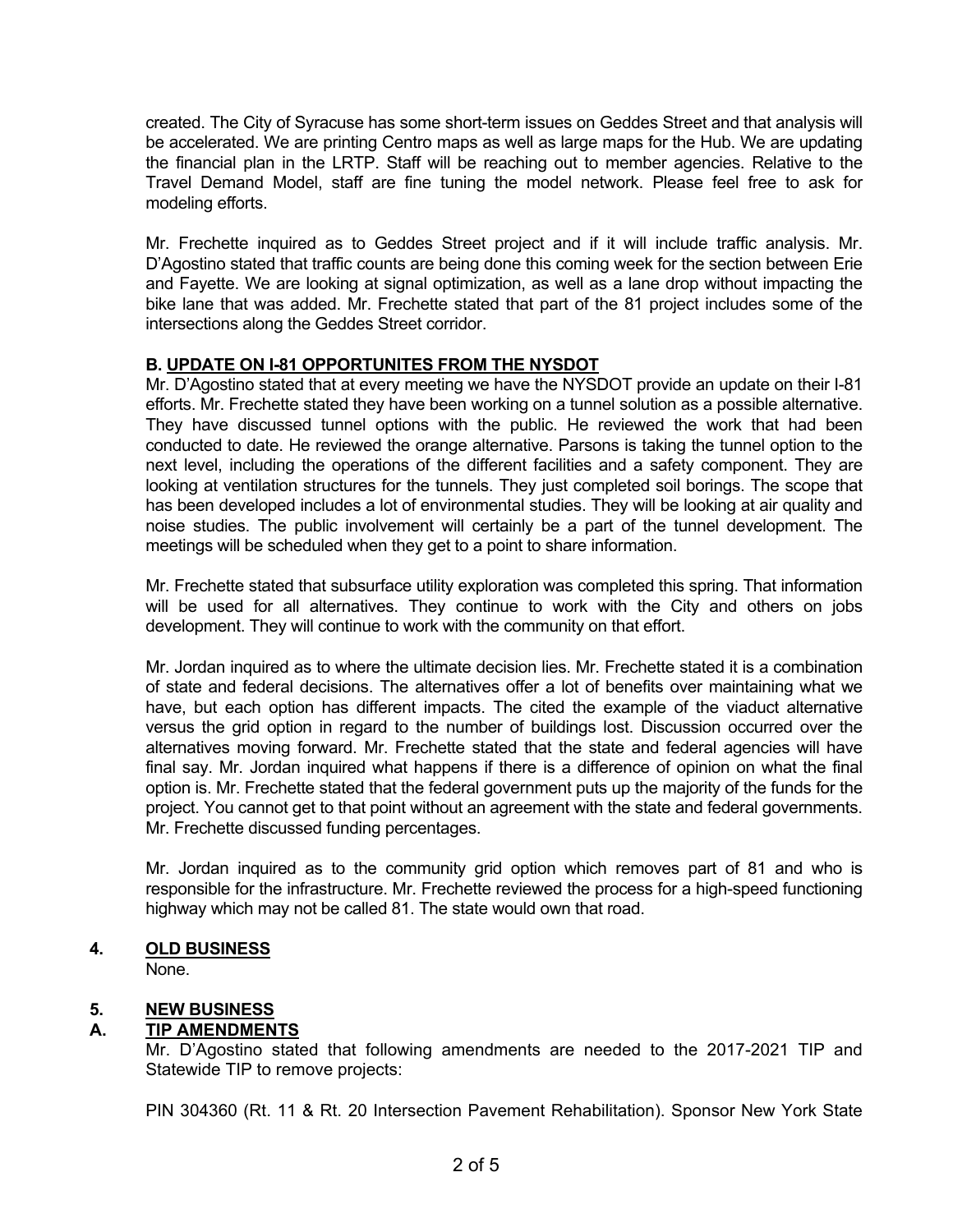Department of Transportation (NYSDOT). Project sponsor requests removal of project from SMTC's program as all prior funds were utilized as offset for other PINs.

PIN 328717 (Onondaga Lake Parkway Corridor Pavement Resurfacing, Rt. 370). Sponsor NYSDOT. Project sponsor requests removal of project from SMTC's program as the project will progress under another PIN in order to address safety concerns within the corridor.

PIN 360383 (VPP/Mill Rt. 91, North of Coleman Hill Road to Rt. 173). Total cost \$650,000. Sponsor NYSDOT. Project sponsor requests removal of project from SMTC's program as no federal dollars will be utilized.

PIN 375563 (City of Syracuse SRTS Neighborhood Greenway, Various Streets). Sponsor City of Syracuse. Project sponsor requests removal of project from SMTC's program.

PIN 395064 (Sidewalk Extension project, Village of Baldwinsville). Sponsor Village of Baldwinsville. Project sponsor requests removal of project from SMTC's program.

Mr. Burke moved and Mr. Rauber seconded a motion that the Policy Committee approve the TIP Amendments at their June meeting. Motion carried.

## **B. TIP ANTICIPATED EFFECTS NARRATIVE**

Mr. D'Agostino stated that this is a new federal requirement. He stated that we have always done this. The narrative will be added to our TIP as an Appendix.

Ms. Costa moved and Mr. Frechette seconded a motion that the Policy Committee approve the narrative on June 12. Motion carried.

## **C. PERFORMANCE MANAGEMENT AGREEMENT**

Mr. D'Agostino stated that this is also a new requirement. This is also nothing new to the SMTC. We work and coordinate with the transit agency, state, and MPO.

Mr. Frechette moved and Mr. Mueller seconded a motion that the Policy Committee approve and execute the agreement. Motion carried.

#### **D. CENTRO SURVEYS – DRAFT FINAL REPORT**

Mr. D'Agostino stated that we completed three reports for Centro: Rider, Non-Rider, and Employer. Ms. Vitale gave an overview of the reports.

Mr. Mueller inquired about the Downtown number. Mr. McKeon stated that Destiny is the number 1 destination and Downtown is the number 2. Mr. Jordan inquired about the desired locations noted. Mr. Mueller stated that Centro will look at the destinations and determine if they need service to the areas. Discussion followed.

Mr. Mueller moved and Ms. Costa seconded a motion that the Policy Committee acknowledge the completion of the reports. Motion carried.

#### **E. BPCMS – PAVEMENT – DRAFT FINAL REPORT**

Mr. D'Agostino stated that we have separated the Pavement portion of the report from the Bridge section due to a change in rating of bridges. Mr. Frasier gave an overview of the report.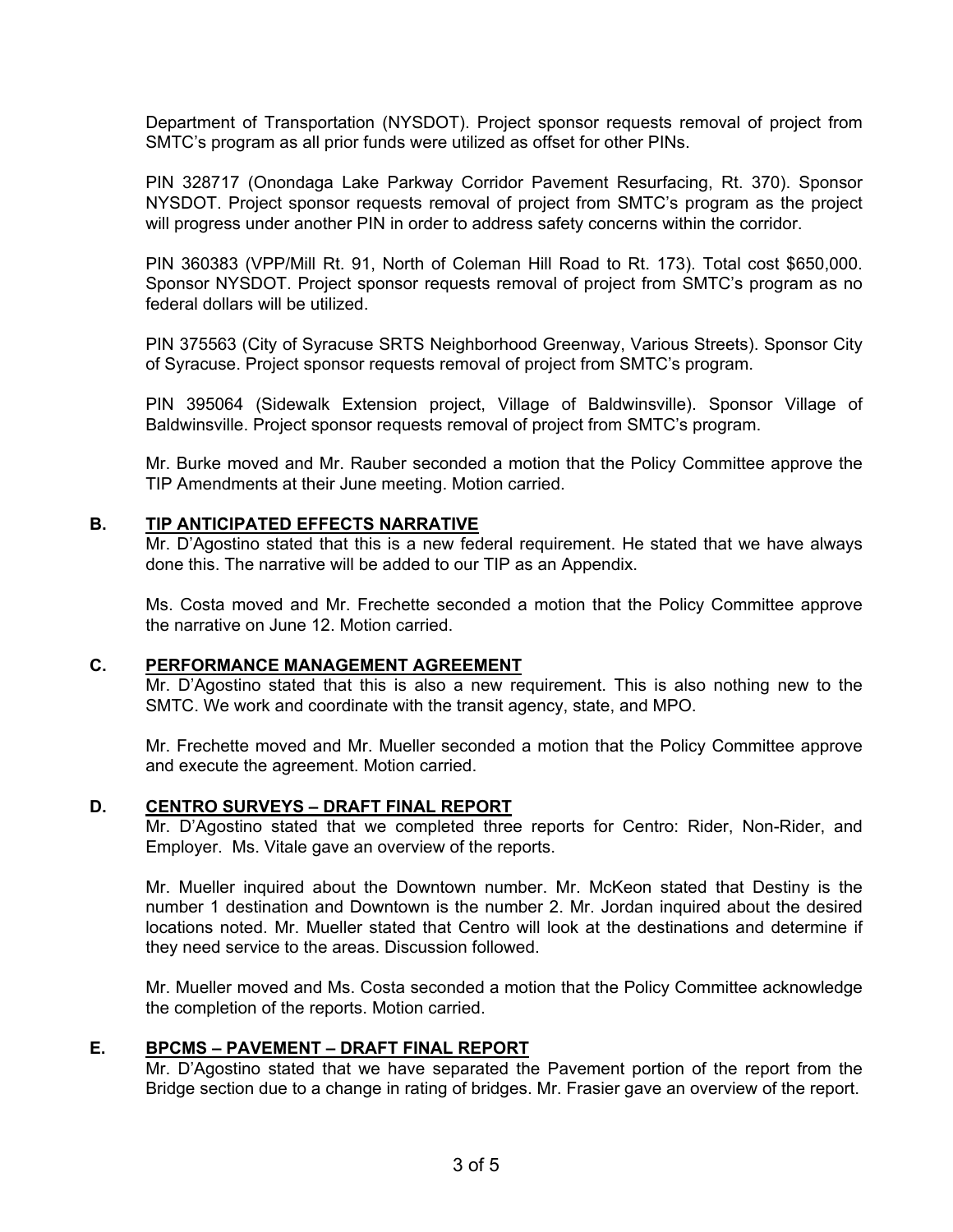Mr. Jordan inquired if money was not an object, is there a process that we can be utilizing for a better bang for our buck and that will last longer. He cited concrete on the Thruway and inquired as to a better methodology here locally. Mr. Frechette stated that the Thruway's concrete repair was expensive and it is a treatment for heavy truck traffic. The State has chosen to due treatments to buy time. The County and City strategy has been similar. It comes back to the almighty dollar. The reason we get potholes and cracking is because of what is going on underneath it. We need to keep the whole system operating. This year was a tough year for freeze-thaw cycles. Trying to meet the needs of the transportation system by maintaining the system. It will take quite a bit of money to raise the score.

Mr. Jordan inquired as to looking long term -- digging the road up and fixing the drainage problems. Mr. D'Agostino stated that we are investing less money now than we did. No one has the quantity of money in their budgets to do what is necessary. Making less of an investment, not more. Mr. Frechette gave an overview stating that the roads that are getting the traffic are getting the money. Local system roads are in high need of work. Tough decisions are being made because there is not enough money to go around. The Governor has recognized that the local system is in high need of funding and the budget includes funding for Pave New York.

Mr. Rauber stated from the county perspective they are trying to keep their good roads good. The last 20 years the dollars have been flat and the paving costs have doubled.

Mr. Frechette moved and Mr. Rauber seconded a motion that the Policy Committee acknowledge the completion of the report. Motion carried.

# **F. SKANEATELES MULTIUSE CORRIDOR STUDY CENTRO SURVEYS – DRAFT FINAL REPORT**

Mr. D'Agostino stated this study was completed at the request of the Town of Skaneateles. Mr. Alexander gave an overview of the study.

Ms. Costa moved and Mr. Frechette seconded a motion that the Policy Committee acknowledge the completion of the report. Motion carried.

# **G. FAYETTEVILLE ROUTE 5 TRANSPORTATION & LAND USE ANALYSIS – DRAFT FINAL REPORT**

Mr. D'Agostino stated that this study was completed at the request of the Village of Fayetteville. Ms. Vitale gave an overview of the project.

Mr. Frechette inquired as to the Village's reaction to access management. Ms. Vitale stated that their Comprehensive Plan has access management concepts. They have good ideas but the Planning Board has difficulty implementing it as they approve development.

Ms. Costa moved and Mr. Rauber seconded a motion that the Policy Committee acknowledge the completion of the report. Motion carried.

#### **H. ELECTION OF OFFICERS**

Mr. D'Agostino stated that it is time to elect officers. Ms. Robison has agreed to stay on as Chairperson and Ms. Costa will continue as Vice Chairperson. No nominations were received from the floor.